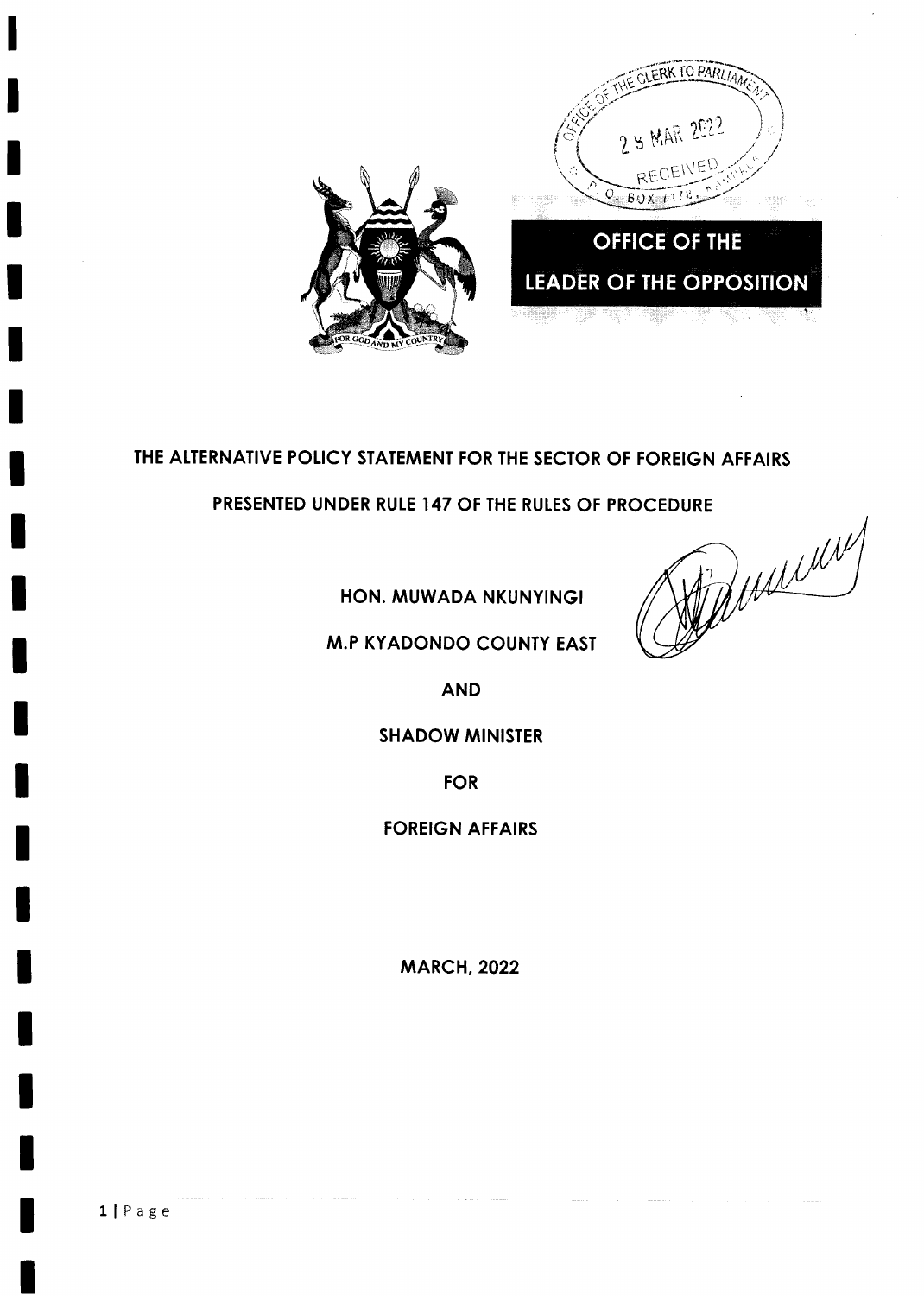# **Table of Contents**

| <b>Chapter 1: Background to Alternative Policy Statement</b>           |  |
|------------------------------------------------------------------------|--|
| 1. Legal Provisions for presenting Alternative Policy Statement 76     |  |
|                                                                        |  |
|                                                                        |  |
| <b>Chapter 2: Situational Analysis of Ministerial Policy Statement</b> |  |
|                                                                        |  |
|                                                                        |  |
|                                                                        |  |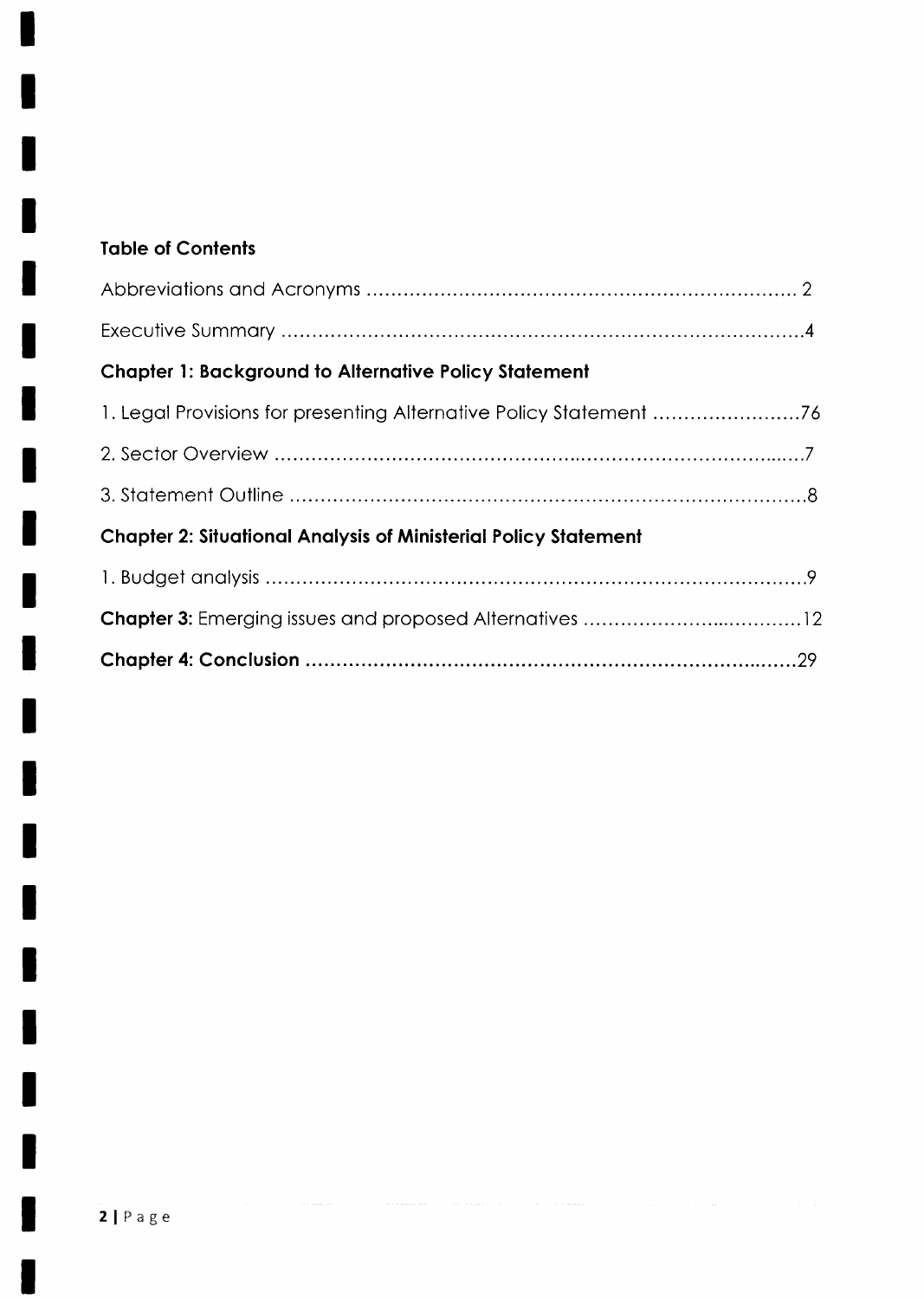# **Abbreviations and Acronyms**

| <b>CFR</b>          | <b>CHARTER FOR FISCAL RESPONSIBILITY</b>            |
|---------------------|-----------------------------------------------------|
| <b>BLA</b>          | <b>BILATERAL LABOUR AGREMMENT</b>                   |
| <b>GCC</b>          | <b>GULF COORPEARTION COUNTRIES</b>                  |
| <b>MDAs</b>         | MINISTRIES, DEPARTMENTS AND AGENCIES                |
| <b>MOFA</b>         | MINISTRY OF FOREIGN AFFAIRS                         |
| <b>MPS</b>          | MINISTERIAL POLICY STATEMENT                        |
| <b>NDP</b>          | NATIONAL DEVELOPMEMENT PLAN                         |
| <b>MOU</b>          | MEMORANDUM OF UNDERSTANDING                         |
| <b>NBFP</b>         | NATIONAL BUDGET FRAMEWORK PAPER                     |
| <b>UAERA</b>        | UGANDA ASSOCIATION OF EXTERNAL RECRUITMENT AGENCIES |
| $U_{\mathcal{Q}}$ X | <b>UGAND SHILLINGS</b>                              |
|                     |                                                     |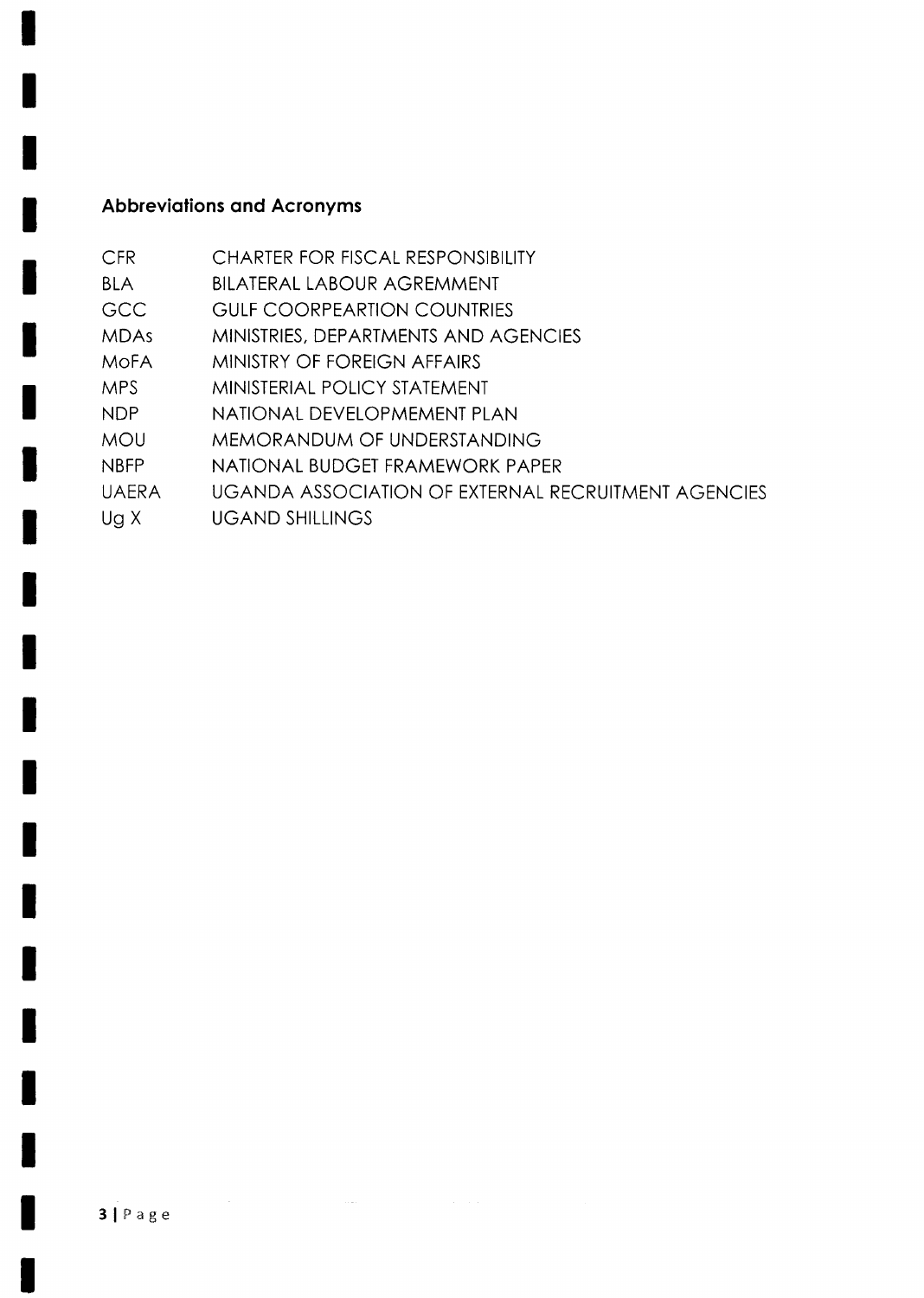#### **Executive Summary**

The 1995 Constitution of the Republic of Uganda, under Objective number XXVIII of the National Objectives and Directive Principles of State Policy, mandates the Ministry of Foreign Affairs to promote and protect Uganda's interests abroad and undertake programs that underpin the implementation and management of Uganda's Foreign Policy.

The Minister of Foreign Affairs did not present the Sector's Ministerial Policy Statement as required by S. 13(15) of the Public Finance Management Act. In the circumstances, during the analysis of the Sector's Budget Framework Paper, the Committee made observations which were based on to make this Alternative Policy Statement.

This Alternative Policy Statement is presented in accordance with Section 6E (2) and (4) of the Administration of Parliament (Amendment) Act, 2006 and Rule 147 of the Rules of Procedure of Parliament as the Opposition's alternative policy directions for the sector of Foreign Affairs.

#### **Compliance with the PFMA**

The Minister of Finance didn't present a Certificate of Gender and Equity Compliance as mandated by the provisions of S. 13(15) (g) of Public Finance Management Act.

Additionally, the revised Charter for Fiscal Responsibility (CFR) as well as the revised National Budget Framework Paper (NBFP) were not published by the Minister of Finance. Therefore, the compliance of the Sector Ministerial Policy Statement was not checked against the Charter for Fiscal Responsibility and the NBFP.

The Statement sets out to diagnose gaps and risks in Uganda's foreign policy and prescribe well thought-out alternative policy proposals.

The gaps identified despite the Minster not having presented a Ministerial Policy Statement are-

1. Non-compliance with the Public Management Act;

The Minister of Finance did not present revised Charter for Fiscal Responsibility which in turn informs National Budget Framework Paper and the annual budget. Certificate of Gender and Equity Compliance was equally not presented as required by law;

2. Disenfranchising Ugandans; The current legal regime disallows Ugandans who are not in Uganda at the time of voting from electing their leaders;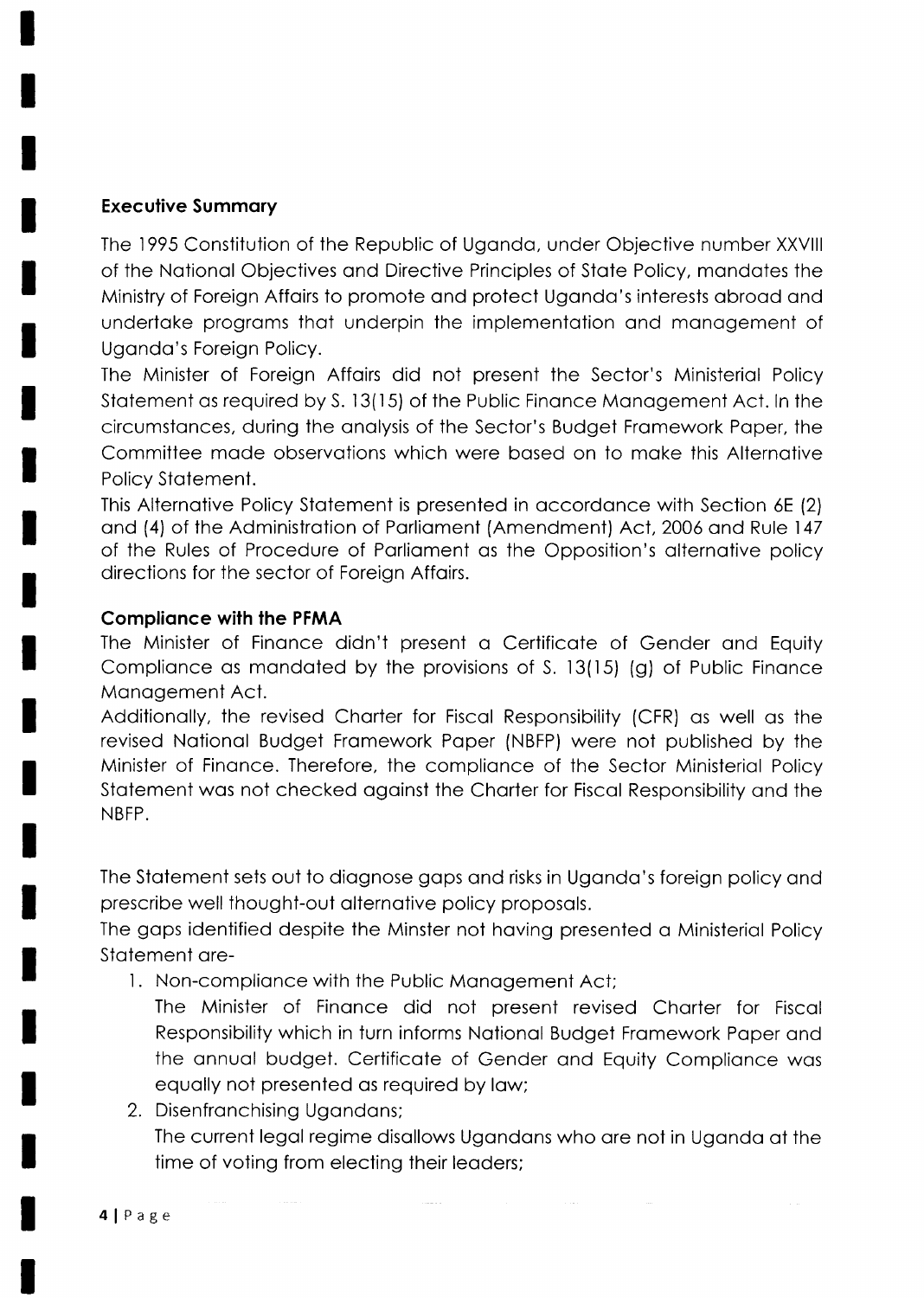3. Uncoordinoted lobour externolisotion;

Ugondon youths who, either individuolly or under lobour recruitment companies, export their labour especially to countries in the Middle East are often susceptible to human trafficking when they call on our Missions Abrood for ossistonce in voin. Ministry of Foreign Affoirs hos olso foiled to coordinate other relevant Ministries, Departments and Agencies to fully enforce the Prevention of Trofficking in Persons Act. Even where there ore signed Biloterol Lobour Agreements, Ugondo hos been reported to drog its feet in enforcement of the some while trofficking in persons is on the rise;

- 4. Unstreomlined consulor services in missions obrood. Foreign Missions ore currently unoble to issue possports to Ugondons. There's limited budget for provision of consulor services.
- 5. Unstreomlined regionol ond internotionol peoce policy with domestic priorities. Ugondo runs on open-ended deployment of UPDF in other countries when there is untold insecurity in the country like in Koromojo. Ugondo ought to first be wholly secure ond peoceful before we deploy soldiers to keep peoce in foreign countries;
- 6. Poor ond Uncoordinoted recruitment policy to foreign missions. Foreign Service Officers ore irregulorly recruited by the Ministry. Most of them ore reportedly sons ond doughters of top officiols who on renewoble controcts. All the current 37 heods of Foreign Missions ore politicol oppointees who mainly failed in elections and were instead deployed there by the oppointing outhority. There is no cleor oppointment policy to, omong others, balance between career diplomats and political appointees;
- 7. Foilure to rotify ond domesticote key Conventions ond Protocols. Ugondo hos either voted for or signed mony key treoties, protocols or conventions which she has failed and/or refused to give the effect of law in Uganda by rotifying ond domesticoting them;
- 8. Limited budget for parliamentary oversight for now three years and counting.

Wherein we propose the following key policy interventions to strategically arrest ond counter the situotion-

1. Both the Ministers of Finance and Foreign Affairs to give written explanations os to why they didn't comply with S. l3 of the Public Finonce Monogement Act in so for os the Chorter for Fiscol Responsibility, Notionol Budget Framework Paper and Ministerial Policy Statement were not properly oligned to eoch other ond presented os the low requires;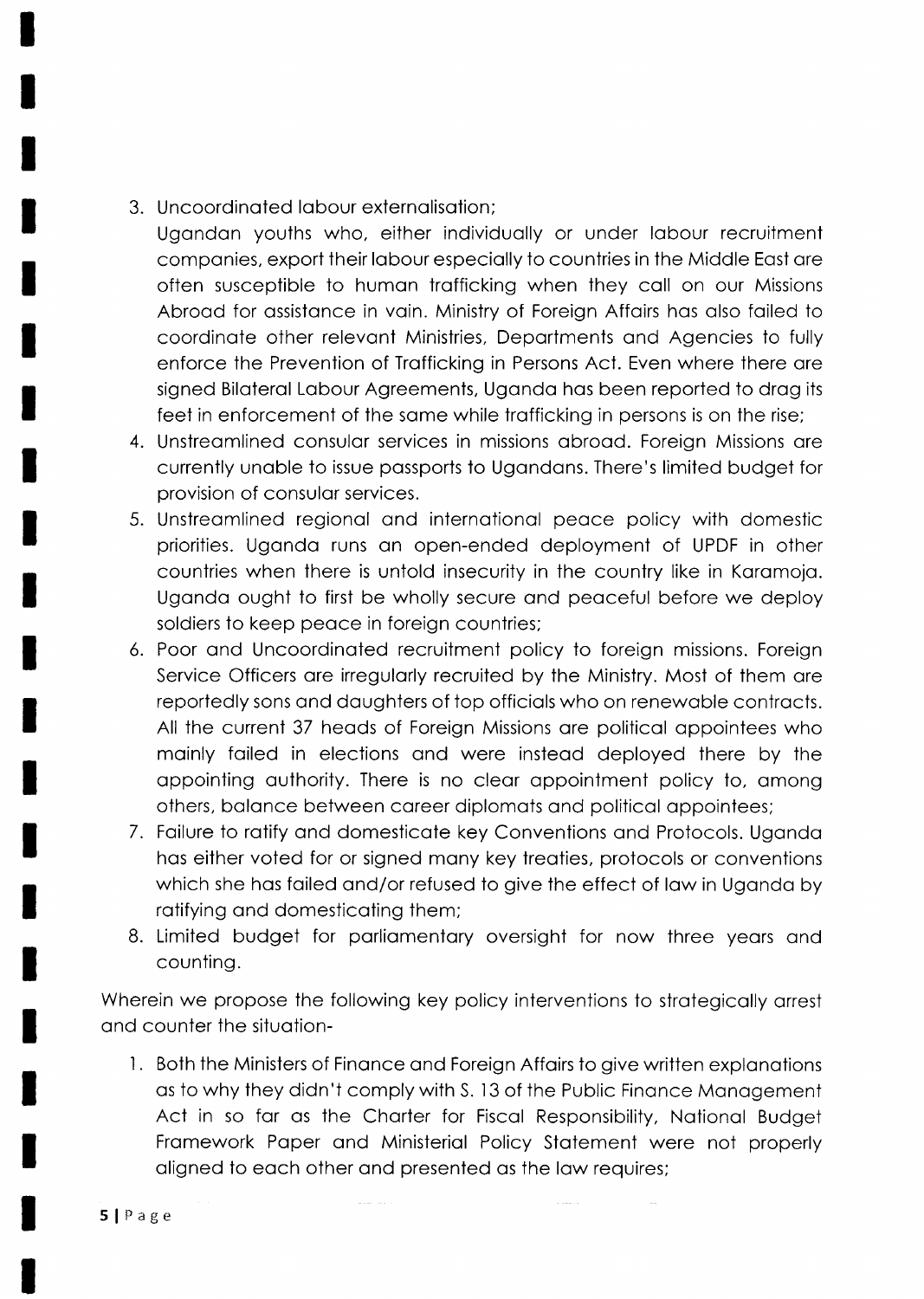- 2. Amending electoral laws to allow Ugandans to vote their leaders from onywhere in the world. Foreign Missions should be copocitoted to enoble Ugondons in their jurisdictions to porticipote in electorol processes in reol time;
- 3. Sign ond enforce Biloterol Lobour Agreements ond MOUs with Gulf Cooperation Countries and immediately enforce and implement the Prevention of Trofficking in Persons Act. Public Service Commission should recruit and deploy labour attaches to every Mission to coordinate labour externalisation:
- 4. Amend the low to mondote Foreign Missions to citizenship ond possport issuance in their respective countries under the supervision of the Citizenship ond lmmigrotion Control Boord. Appropriote budget ought to be ollocoted for the provision of consular services generally;
- 5. Reolign the foreign policy ogendo to bring it in conformity with the key interests of the citizens. Amend the UPDF Act to provide for stringent mechanisms of seeking Parliamentary sanction for foreign deployments with specific timelines. Parliament should not pass the budget for Ministry of Defence ond Veteron Affoirs until Cobinet hos briefed it obout the DRC deployment;
- 6. Reintegrote recruitment of foreign service officers bock to the Public Service Commission, and develop a rational appointment policy for heads of foreign Missions and their deputies, if any;
- 7. Amend the Ratification of Treaties Act to bestow all powers to ratify Treaties in Porlioment. Currently Porlioment con only rotify Treoties thot relote to ormistice or those the Attorney Generol declores to be rotifioble by Porlioment becouse they require omendment of the Constitution. Cobinet should be divested of the powers to rotify ond the some bestowed in Porlioment;
- B. Porlioment should with immediocy, provide o budget to the Committee to corry-out its oversight role otherwise, public funds could well go unchecked ond monitored os mondoted by the constitution

The Minister of Foreign Affairs and Parliament are urged to align ministerial Policy Stotement, if ony, with our Alternotives for better service delivery to foster transparency and accountability.

## Chapter 1: Background to Alternative Policy Statement

## 1. Legal Provisions for presenting Alternative Policy Statement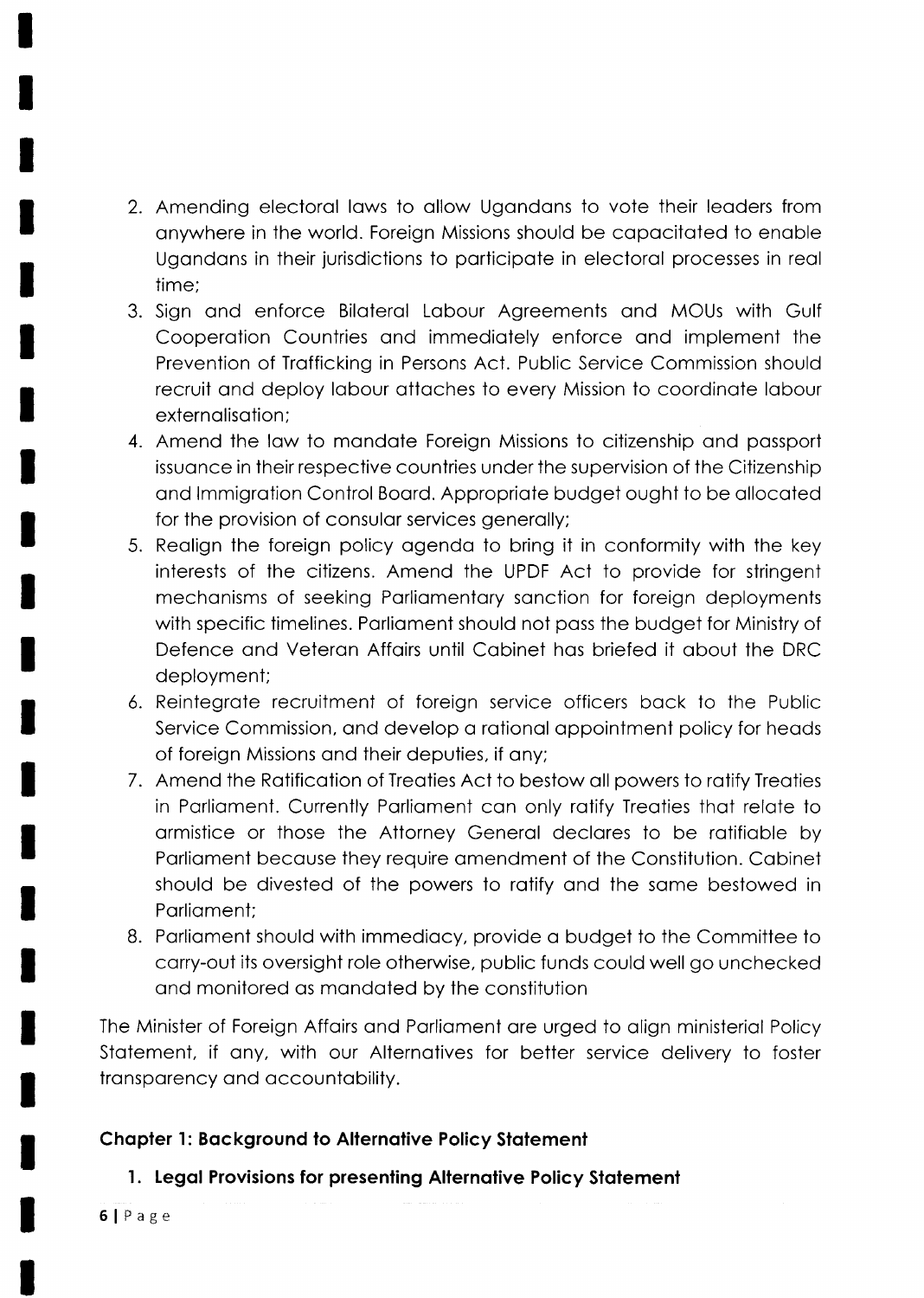In line with Section 6E (2) of the Administration of Parliament Act (2006), the Leader of Opposition in Parliament is mandated to consult with his or her party leadership to appoint a Shadow Cabinet from members of the Opposition in Parliament with portfolios ond functions thot correspond to those of Cobinet Ministers.

Pursuant to Section 6E (4) of the Administration of Parliament Act as well as Rule 147 of the Rules of Procedure of Porlioment, the Shodow Minister is required to present on Alternotive Policy Stotement on the Floor of the House for considerotion ond implementotion.

ln view of the obove, the Shodow Minister for Foreign Affoirs presents this Alternotive Policy Stotement.

## 2. Sector Overview

The Sector of Foreign Affairs outlines Uganda's interests on the international community, setting out the country's foreign policy os well os progrommes torgeted of ochieving the some ond sofeguording her imoge. On the internotionol stoge, Ugondo promotes her interests ond ogendo through vorious foro. Unfortunotely, Ugondo hos foiled ond/or neglected to rotify ond domesticote most of the key Conventions ond Protocols it hos voted in fovour of over time, which obly demonstrotes her lukeworm opprooch to her own commitment on collective solutions of borderless dilemmos.

Ugondo's foreign policy is stoggered in uncoordinoted ond unprioritized plonning. Consulor services in Missions obrood leove o lot to be desired; distressed Ugandans in foreign countries hardly get any aid, acquiring a passport from obrood is nightmore for citizens. ln this doy ond oge, Ugondons obrood connot take part in electoral processes in Uganda like voting their leaders!

Relotedly, recruitment of the Ministry of Foreign Affoirs ond more especiolly into foreign service os well os oppointment of heods of Missions follow no equitoble and rational procedures.

Until mid-Morch 2022, the Ugondo-Rwondo border of Kotuno wos closed owing to politicol ond policy differences between the leoders of both countries since Februory, 2019. For the period between July 2018 ond June 2019 which period includes only four (4) months of closure, trade between Uganda and Rwanda hod o negotive growth to the tune of -23.05% much short of the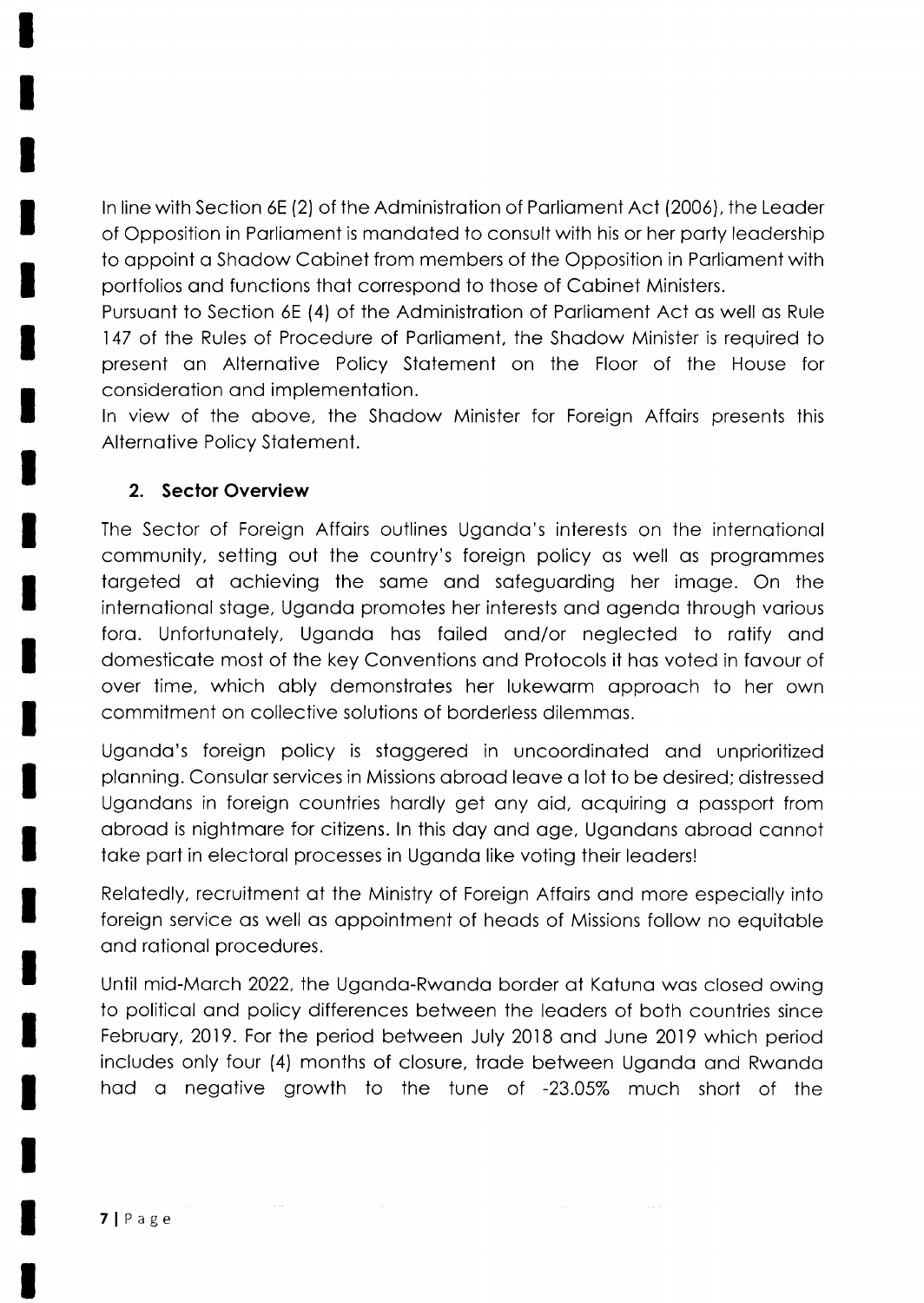economic/commerciol diplomocy we preoch. Note thot goods to Tonzonio ond the rest of the world grew by 32.81% and 40.45% in the same reporting period<sup>1</sup>.

The country's Foreign Policy hos foiled to demonstrote decisive opprooch to helping some of stranded citizens who export labour especially to the Middle east when they encounter legal, occupational and other lifestyle challenges that more than ever before now expose them to human trafficking. Worth noting too is thot the Ugondon diosporo is not well coordinoted for notionol development os the foreign policy of the country seeks to ochieve.

## 3. Statement Outline

The Foreign Affoirs Alternotive Policy Stotement is outlined os-

**Chapter 1:** Background to Alternative Policy Statement - Legal Provisions for presenting Alternotive Policy Stotement; Sector Overview; Stotement Outline.

Chapter 2: Situational Analysis of Ministerial Policy Statement - Budget analysis.

**Chapter 3:** Emerging issues and proposed Alternatives.

**Chapter 4: Conclusion.** 

<sup>&</sup>lt;sup>1</sup> Ministry of East African Community Affairs, August 2020. Report on the Closure of Uganda-Rwanda Border to the Committee of Parliament on East African Community Affairs, 22<sup>nd</sup> August, 2020.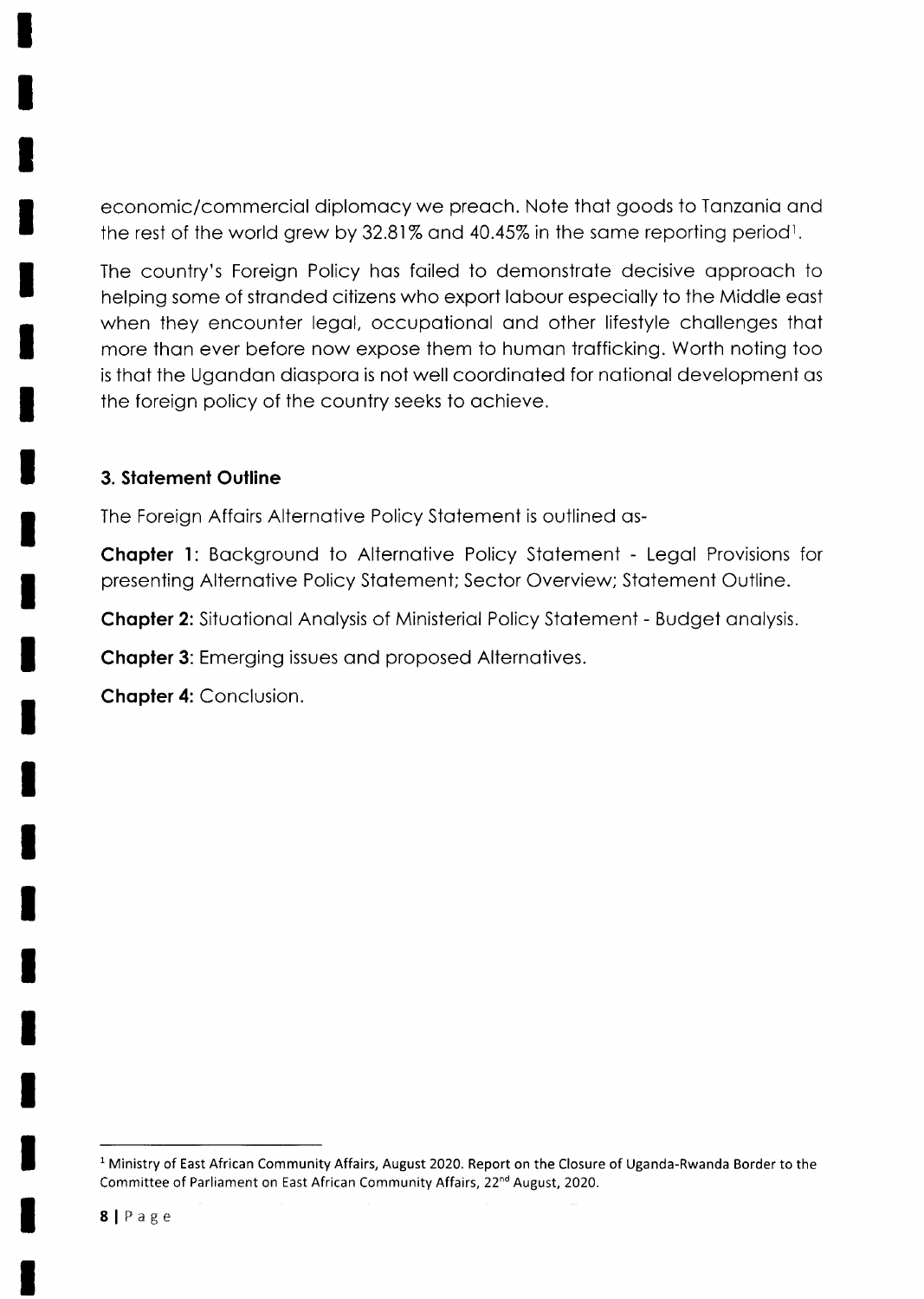# **Chapter 2: Situational Analysis of Ministerial Policy Statement**

# 1. Budget analysis

Subject to Rule 146 of the Rules of Procedure, by the time of making this Statement, a comprehensive Foreign Affairs Ministerial Policy Statement had not been presented to the House by 15<sup>th</sup> March, 2022. The Minister's failure to comply with R.146 impacted the preparation of this Statement and exhibited blatant disregard of the Minister's duties and responsibilities.

# MoFA's budget estimates in medium term

The proposed MoFA allocations for FY 2022/23 is Ug X 29.007 billion excluding arrears. In the current FY, MoFA was allocated Ug X 33.55Billion. Consequently, the proposed budget for next FY has been cut by Ug X 4.543 billion from non-wage expenditure compared to the current financial year. The cut will affect retooling and travel abroad.

| Category                       | Approved budget            | Proposed Budget    | Variance |
|--------------------------------|----------------------------|--------------------|----------|
|                                | FY 2021/2022 (Ug X $\vert$ | FY 2022/2023 (Ug X |          |
|                                | Bn)                        | Bn)                |          |
| Headquarters                   |                            |                    |          |
| Wage Recurrent                 | 5.99                       | 5.99               | 00       |
| Non-Wage                       | 26.85                      | 27.12              | 0.27     |
| Recurrent                      |                            |                    |          |
| Development                    | 0.71                       | 0.43               | $-0.28$  |
| <b>HQ without Arrears</b>      | 33.55                      | 33.54              | $-0.01$  |
| Arrears                        | 0.0                        | 2.49               | 2.49     |
| <b>HQs</b><br>Sub-total<br>for | 33.55                      | 36.03              |          |
| and Arrears                    |                            |                    |          |
| Missions Abroad                |                            |                    |          |
| Wage                           | 26.83                      | 26.83              | $00\,$   |
| Non-wage                       | 162.73                     | 149.98             | $-85.02$ |
| Dev't                          | 32.92                      | 20.65              | $-12.27$ |
| <b>Missions</b><br>Sub-total   | 222.48                     | 197.46             | 25.02    |
| Abroad                         |                            |                    |          |

Table1: Proposed budget estimates for MoFA and Missions Abroad 2022/23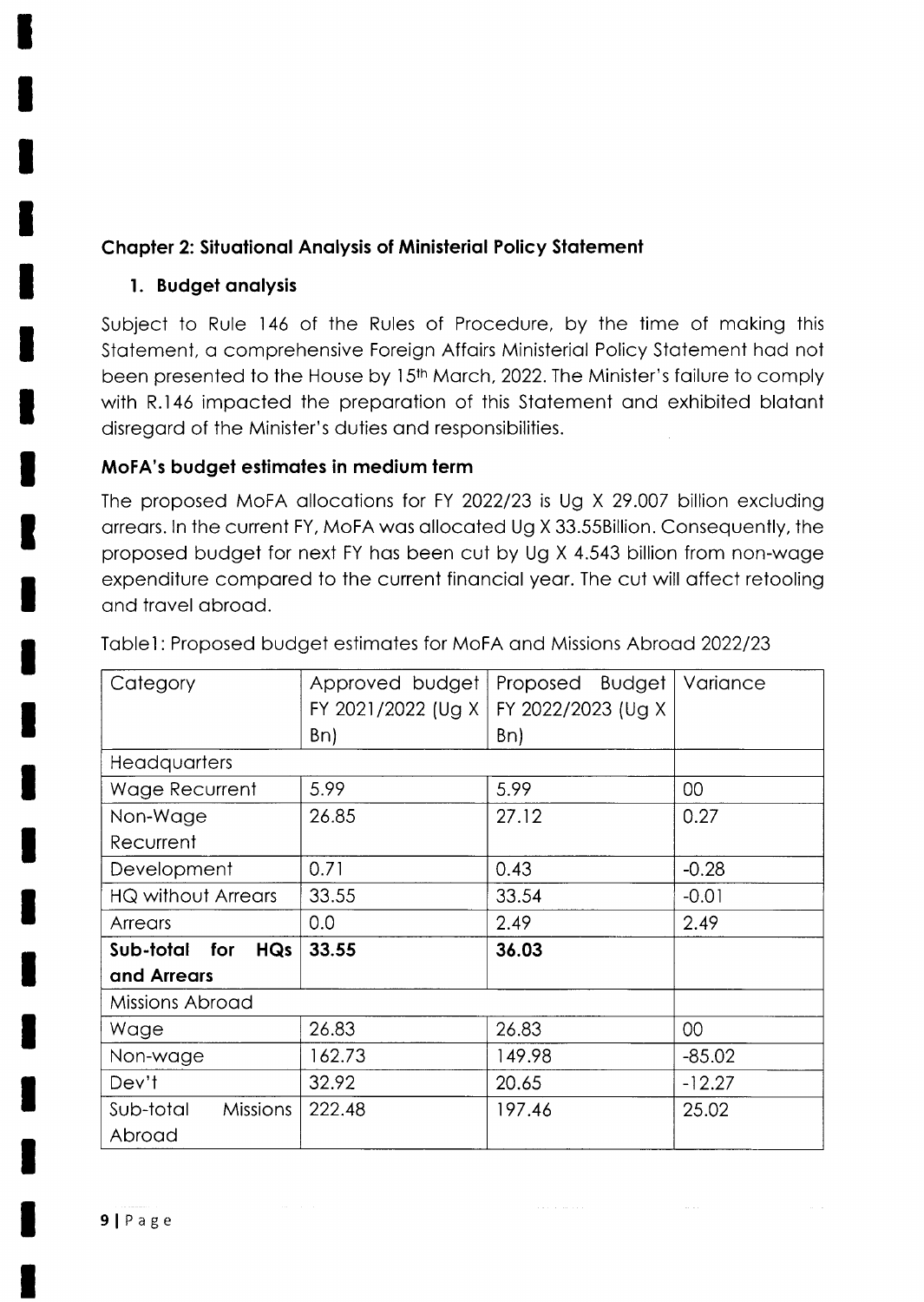| Grand             | Total 256.03   | 231.00 | $-25.03$ |
|-------------------|----------------|--------|----------|
| excluding Arrears |                |        |          |
| Grand             | Total   256.03 | 233.49 | 22.54    |
| including arrears |                |        |          |

Source: Budget Framework Paper 2022/2023

This Budget analysis is based on Medium Term Expenditure Framework (MTEF) approved by parliament due to failure of Ministry of Foreign Affairs to deliver its mandate as stipulated in Section 13 (13) of the Public Finance Management (PFM) Act 2015 to present to Parliament the Ministerial Policy Statement (MPS) for Ministry of Foreign Affairs for FY 2022/2023 for scrutiny.

|                          | <b>ALCOHOL: 4</b><br><b>Approved</b><br><b>Budget FY 2021/22</b> | FY2022/23 Proposed Budget |        |
|--------------------------|------------------------------------------------------------------|---------------------------|--------|
| <b>Recurrent wage</b>    | 5.994                                                            |                           |        |
| <b>Recrrent Non-wage</b> | 26.854                                                           |                           | 22.3   |
| Devt. GoU                | 0.713                                                            |                           |        |
| Devt. Ext. Fin           |                                                                  |                           |        |
| <b>GoU Total</b>         | 33.562                                                           |                           | 29.007 |
| <b>Grand Total</b>       | 67.983                                                           |                           | 29 UU. |

Source: Data from MoFPED and Vote Medium-Term Allocations for Ministry of Foreign Affairs FY 2022/23

Generally, there's an observed budget cut of Ug X 38.976 billion (42.7%) as observed from the FY 2021/22 with Ug X 34.421 billion directed towards paying Arrears to Ug X 29.007 billion in the proposed FY 2022/23.

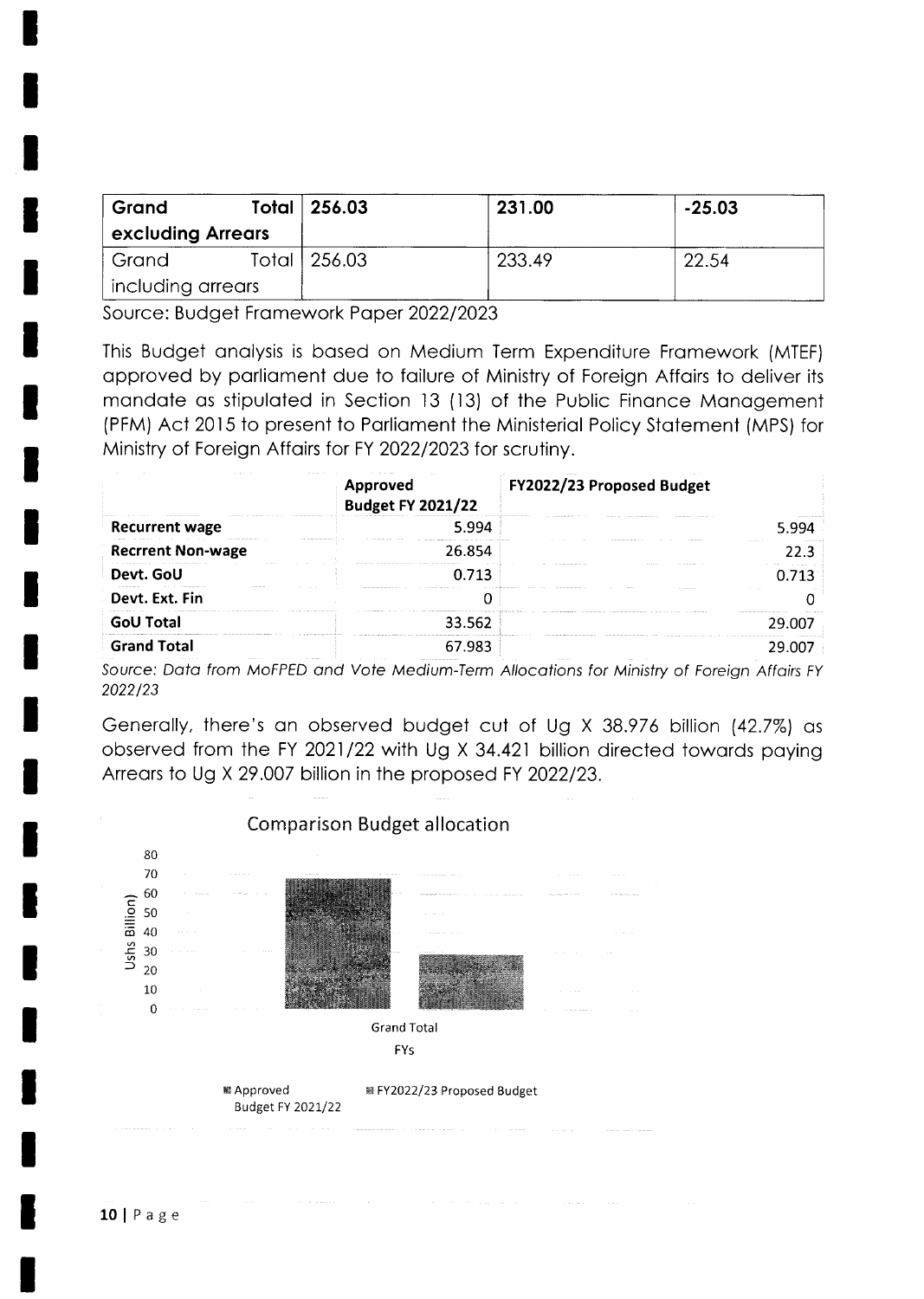In the proposed budget allocation for FY 2022/23, Ug X billion 24.925 billion is directed towords policy, plonning ond support services with o dip of Ug X 4.745 billion as observed in the FY 2021/22 as seen in the table below:

|                                                               | Approved<br><b>Budget FY 2021/22</b><br>Ug X Bn | FY2022/23 Proposed Budget Ug X Bn |
|---------------------------------------------------------------|-------------------------------------------------|-----------------------------------|
| Sub-SubProgramme                                              |                                                 |                                   |
| <b>Policy, Planning and Support Services</b>                  | 29.67                                           | 24.925                            |
| <b>Protocol and Public Diplomacy</b>                          | 1.28                                            | 1.276                             |
| <b>Regional and International Political</b><br><b>Affairs</b> | 1.33                                            | 1.468                             |
| <b>Regional and International Economic</b><br><b>Affairs</b>  | 1.29                                            | 1.338                             |
| Total for the Vote: 006                                       | 33.57                                           | 29.007                            |

Source: Data from MoFPED and Vote Medium-Term Allocations for Ministry of Foreign Affairs FY 2022/23

The dip is because of cuts for travel abroad and seminars and workshops to a tune of Ug X 4.54billion. This will offect the Ministry in supervising Missions Abrood.

## Non-compliance with the Public Finance Management Act, 2015

The Minister of Finonce, Plonning ond Economic Development did not publish o revised Chorter for Fiscol Responsibility which should hove preceded the Notionol Budget Fromework Poper.

A revised NBFP wos equolly not published which underlines disregord of stotutory provisions on the port of the Minister ond Cobinet generolly. Consequently, there was no check the revised NBFP for consistency with the Charter for Fiscal Responsibility os strictly required by the provisions of S. 6 of the PFMA.

Pursuant to S. 13(15) (g) of the PFMA, the Minister of Finance is in breach for not presenting o Certificote of Gender ond Equity Responsiveness.

Ultimately, both Ministers should be tasked to give written explanations as to why the said provisions of the PFMA were not complied with.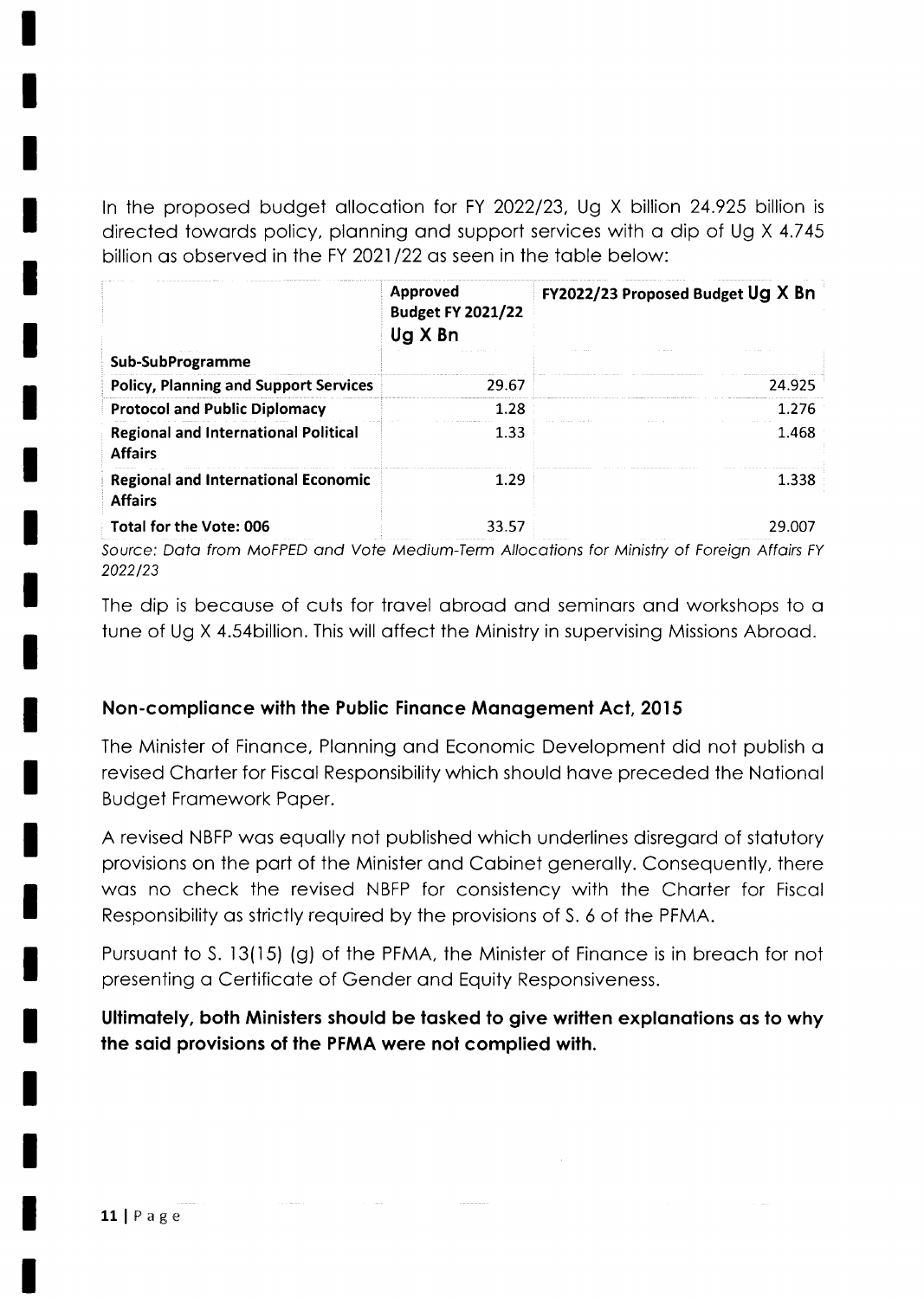#### Chapter 3: Emerging issues and proposed Alternatives

#### l. Disenfronchisement of Ugondon diosporo.

All Ugandans who are living or staying abroad at the time of elections are not ollowed to perform their civic duty ond responsibility. ln oll the elections ever conducted in the country, the electorol policy strotegicolly disenfronchised citizens who ore obrood in o woy thot they were, oddly, not ollowed to porticipote in the electorol processes ond vote their leoders. Countries like Tonzonio, Kenyo, the United Stotes, South Africo omong others ollow their citizens to vote for their leoders from onywhere they ore in the world of the time of voting os one woy of porticipoting in their politicol democracy.

Since 1995, Uganda is a party to International Covenant on Civil and Politicol Rights which together with the Constitution under Article l(4) bestow onto Ugondons the power to express their will ond consent on who sholl govern them through free ond foir regulor elections of their leoders. These provisions do not restrict civil rights to only citizens in Ugondo of the time of elections, but rather all Ugandans should be given the opportunity to elect their leaders irrespective of where they are.

#### **Alternative**

As a policy measure, all electoral laws to wit - the Electoral Commission Act, the Presidential Elections Act, Parliamentary Elections Act as well as the Local Governments Act ought to be amended to provide for voting by Ugandans abroad.

Foreign Missions should be capacitated to and enabled to ensure that diaspora Ugandans vote for their leaders just as Ugandans in the country do, lest the country continues to deliberately offend the Constitution as well qs internolionol low by borring Ugondon diosporo from enjoying their civil rights and taking part in their civic duties.

2. Uncoordinated Labour externalization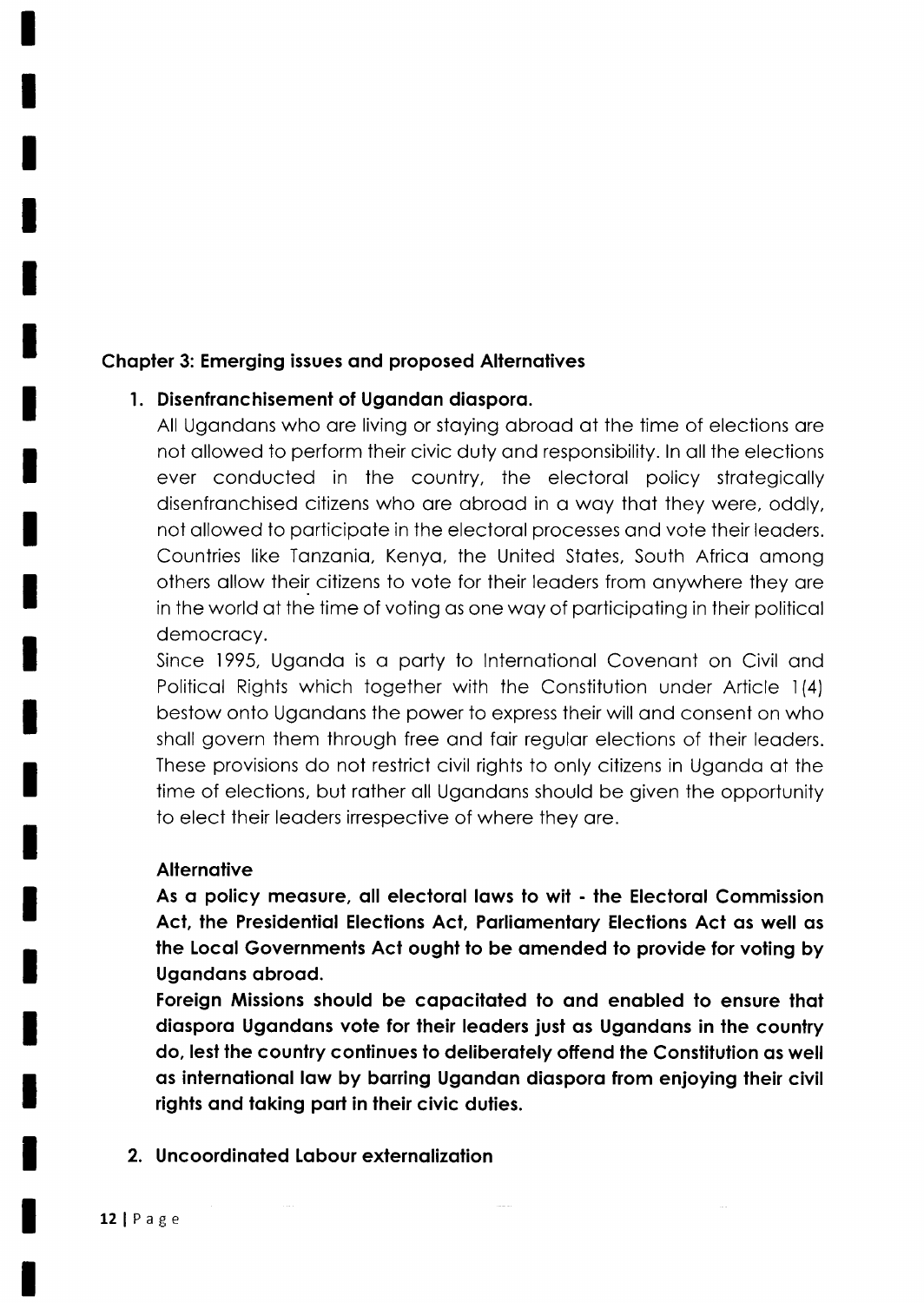Mony Ugondons hove increosingly migroted to other countries in seorch of employment. The Ugondo Associotion of Externol Recruitment Agencies (UAERA), 2020 Report indicates that at least 165,000 Ugandans are employed in the Gulf Cooperotion Countries os well os Jordon ond Lebanon.

The exponentiol increose of Ugondons seorching for employment opportunities out of the country hos led to increosed trofficking in persons incidents<sup>2</sup>. Uganda identified 666 trafficking in persons victims in 2020 compare to 455 in 2019, most of whom are transnational cases.

Ugandans who export their labour to the Gulf states do so under labour exporting countries or individuolly. However, when in the receiving countries, these young Ugondons ore exposed to o number of chollenges which expose them to trafficking. They include enforced prostitution, forced servitude, extremely horsh working conditions, poor or no poy, bereovement omong others. Some of the lobour exporting ogencies ore not opproved ond occredited by the Ministry of Gender. These componies, occording to UAERA, corry out most of the trofficking.

Owing to the chollenges foced, these Ugondons find trouble in returning back to the country, according to UAERA. The COVID-19 pandemic oggrovoted the situotion with loss of jobs, poy-cuts ond the closure of oirports. Out of desperotion, some of these Ugondons usuolly run to Ugondo's Foreign Missions for emergency help. However, most Missions do not hove strotegies in ploce in boil out distressed Ugondons in the diosporo.

The consulor services of our Foreign Missions ore uncoordinoted os for os focilitoting distressed Ugondons with ossistonce to return home.

ln the some vein, the Ministry of Foreign Affoirs hos not coherently coordinoted with the Ministry of Gender, Lobour ond Sociol Development ond the Ministry of lnternol Affoirs thot coordinotes emigrotion ond is chorged with enforcement of the Prevention of Trofficking in Persons Act and other MDAs in combatting trafficking in persons which mainly is done by unregistered lobour exporting ogencies in Ugondo.

Further thot while emphosis hos been put of the Airport to detect ond opprehend illegol migrotion, crooked ogencies hove resorted to toking

<sup>&</sup>lt;sup>2</sup> US Department of State, 2021. Uganda: Trafficking in Persons Report, 2021.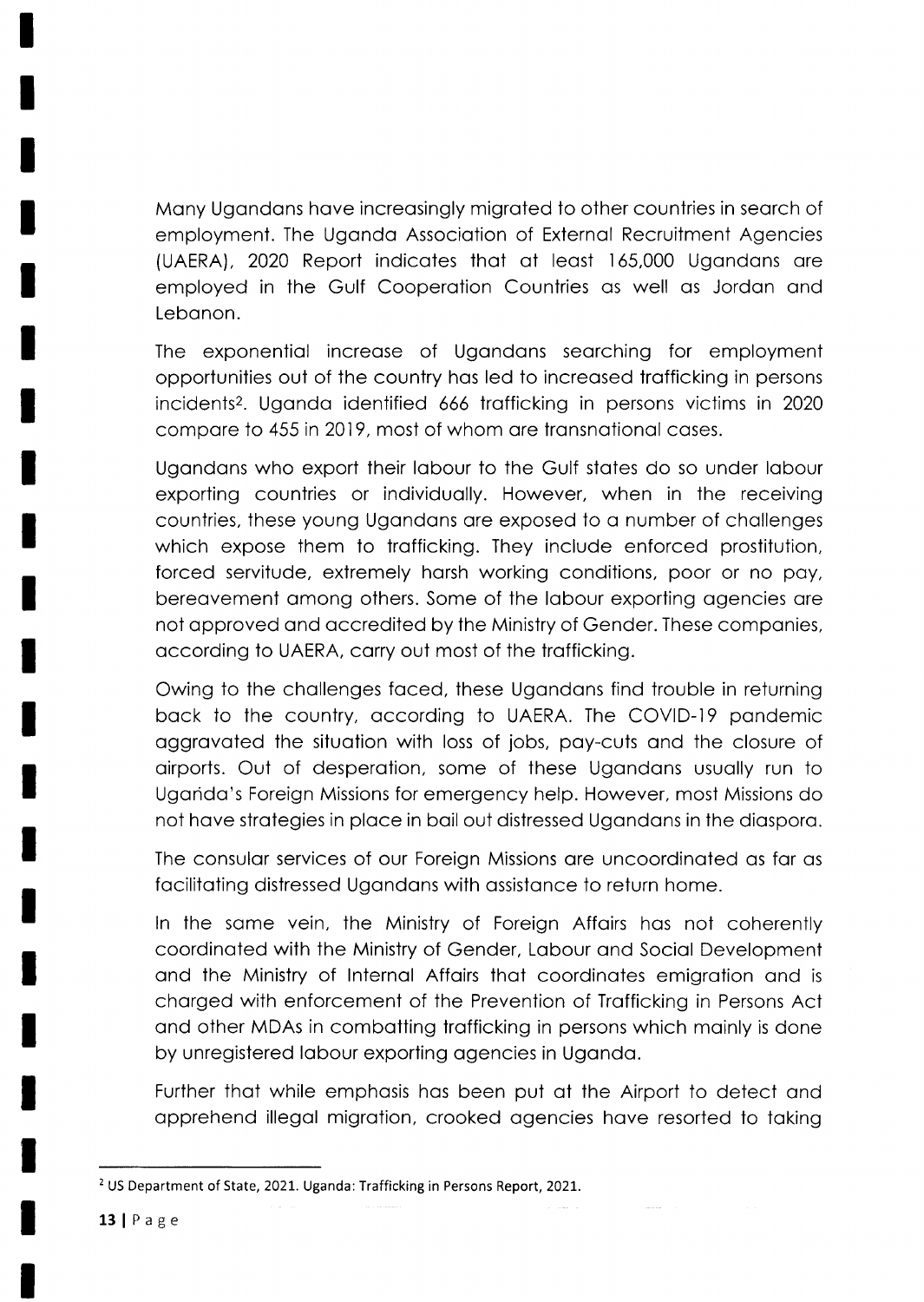advantage of the porous borders<sup>3</sup> and smuggle unsuspecting Ugandans by land to neighbouring countries from whence they are flown out.

Humon trofficking in migrotion pothwoys currently is o chollenge for which there ore no collective policies to wipe out ond there is very less politicol will to end the mushrooming vice<sup>4</sup>.

Additionolly, the Ugondon government hos token limited steps in formalizing relationships with Gulf Cooperation States where Ugandans mostly export their labour to. Uganda has an existing Bilateral Labour Agreement (BLA) with Saudi Arabia but it is not in force<sup>5</sup>, meanwhile, trofficking in persons is increosing by the doy.

Turkey submitted o BLA with Ugondo, but it hos not been signed to-dote. The Memorandum of Understanding for provision of domestic labour between United Arob Emirotes ond Ugondo is yet to get into force severol years after it was signed<sup>6</sup>.

ln the some vein, the Missions obrood do not budget lines for distressed Ugandans and victims of human trafficking<sup>7</sup>. In so doing, stranded Ugondon migront workers hove not got ony oid. This is despite the foct Ugondo is one of the top ten countries in Sub-Sohoron Africo with huge remittance inflows from her labour exporters<sup>8</sup>.

#### **Alternative**

Uganda ought to immediately bring into force the Prevention of Trafficking in persons Act, the BLAs with Saudi Arabia and Turkey, MOU with UAE as well as negotiate and enter BLAs with all Gulf Cooperation Countries together with Jordan and Lebanon to avert the scourge of human trafficking.

Public Service Commission ought to recruit and deploy Labour Attaches in oll the Missions obrood ond focililote lhem lo urgently respond to the distress calls of Ugandans externalized abroad especially in the Middle Eosl.

3. Unstreamlined consular services.

<sup>&</sup>lt;sup>3</sup> U.S Embassy in Uganda, 2021. Uganda 2020 OSAC Crime and Safety Report, 2021.

<sup>&</sup>lt;sup>4</sup> International Organisation of Migration, 2022. World Migration Report, 2022.

<sup>&</sup>lt;sup>5</sup> Consular services Department, Ministry of Foreign Affairs, 2021. Brief on Externalisation of Labour.

 $6$  Ibid at page 2.

 $<sup>7</sup>$  Ibid at page 2.</sup>

 $8$  Ibid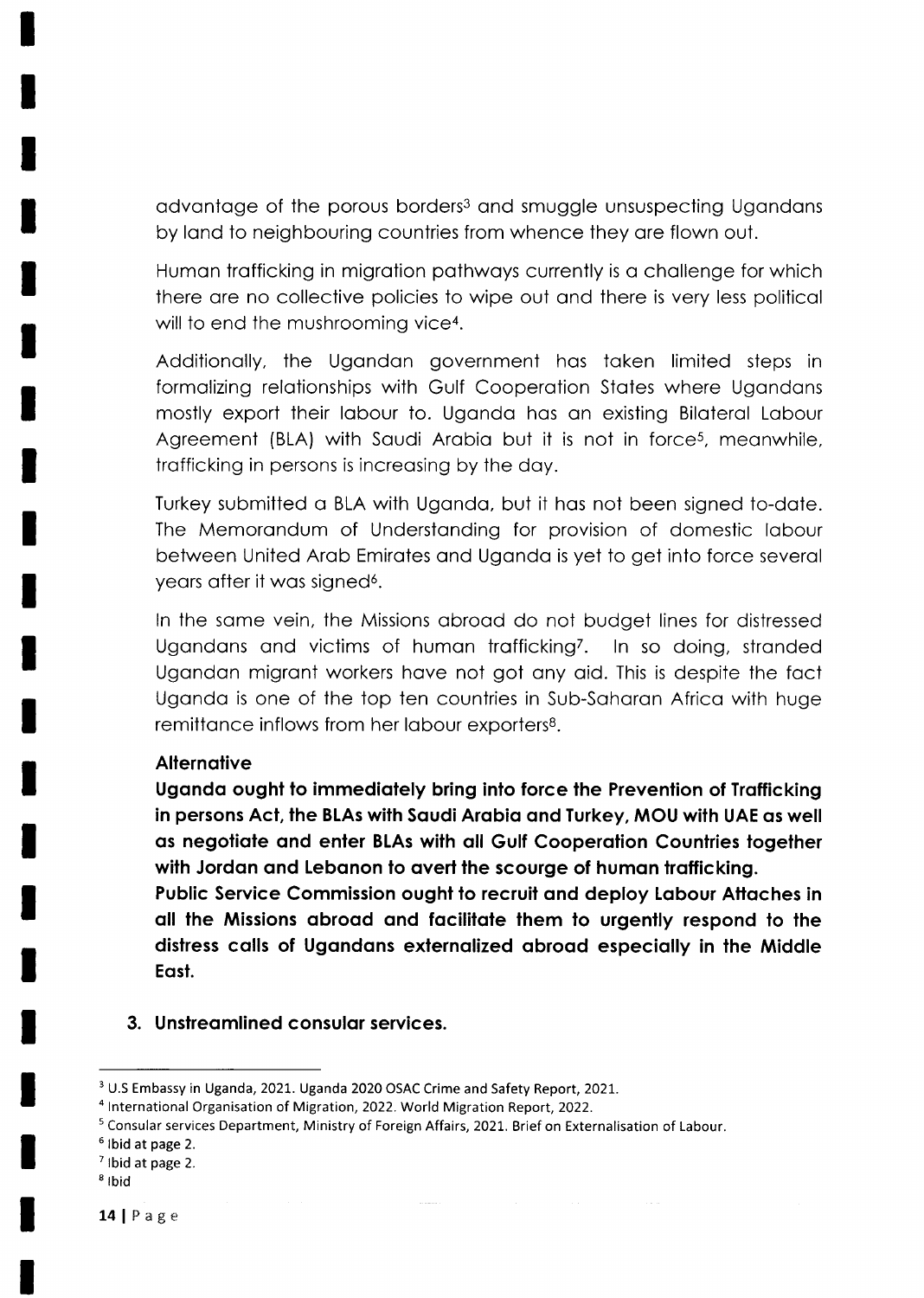One of the vital and most critical components of Uganda's foreign policy is the provision of consulor services for her citizens in foreign missions. The Ugondon diosporo hos hordly been ossisted by Missions obrood. For instance, since machine-readable passports were phased out in December 2018, Missions obrood ore not copocitoted to issue the new epassports<sup>9</sup>. It took the Shadow Minster about four weeks to have a one Fred Lumbuye's Possport renewed here in Ugondo in order to tronsmit the some to him in Turkey lost yeor despite tremendous public interest the motter generoted. Note thot only three (3) Missions previously issued possports - London, Pretoria and Washington. The process is currently tedious, one has to apply and issuance is done in Uganda<sup>10</sup>. There is very limited budget for the provision of other consulor services generolly ond there is hordly ony footprint of our Missions abroad on the same which explains why Ugandans mostly disassociate with the Missions<sup>11</sup>.

#### Alternative policy proposal

All consular services in Missions abroad should be the reserve and under the control of the respective Foreign Missions. Accordingly, the issuance of Passports, travel documents as well as citizenship and dual citizenship certificates to Ugandans abroad ought to be the mandate of their respective Missions. Otherwise, the inconvenience and cost implication of ocquiring bosic consulor services conlinues lo over Ugondons from Foreign Missions' programs and services and consequently, the coordination of the Uganda diaspora for national development increasingly becomes hard.

Ultimately, we need a policy reversal on issuing Passports to be the mandate of the Foreign Mission to those Ugandans abroad.

The Uganda Citizenship and Immigration Control Act ought to be amended to streamline this policy proposal.

# 4. Unstreamlined regional and international peace policy with domestic priorities.

Ugondo's Foreign Policy Agendo is to sofeguord our notionol interest ond ochieve its gools on the internotionol oreno for the benefit of the people of Uganda, the region and the international community generally.

Uganda's foreign policy vision is predicated on "a conducive regional and international environment that promotes a secure and prosperous Uganda

15 |  $P$  a g e

 $9$  Hon. Gen. Jeje Odongo, supra. At page 5.  $10$  lbid.

 $11$  lbid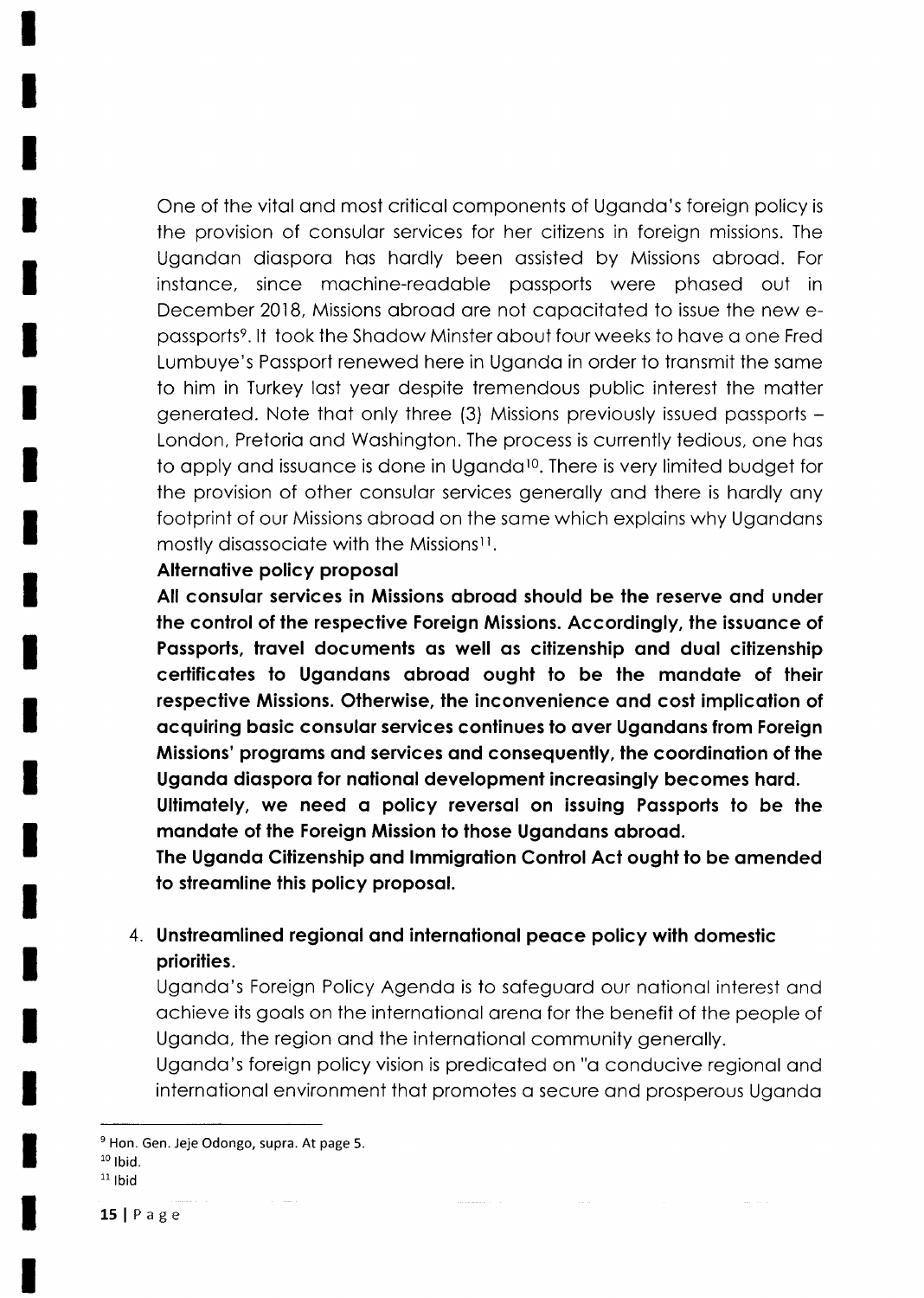in which the people's interests ore of the forefront. From the brood foreign policy guiding principles, ond the doctrine of Ugondo, the country's notionol interest hos been onchored on three brood pillors nomely-

- o) Notionol Security (survivol of the Stote, the people ond endowments);
- b) Notionol prosperity; ond
- c) Wellbeing of the people

It is therefore irregular and short of foresighted planning of this government to keep on open-ended deployment of the UPDF in foreign countries on peoce keeping missions while Ugondons ore suffering insecurity, terror, high crime rotes ond constont loss of property. While the United Notions hos o schedule of withdrawing from Somalia under the AMISOM for instance, Ugondo doesn't. ln November, the UPDF were deployed in DRC under 'Operotion Shujjo' yet ogoin without on oscertoined schedule. As o motter of foct, controry to Section 39 of the UPDF Aci, Cobinet hos not sought the sonction of Porlioment to-dote.

This is of the expense of the citizens of Ugondo. For instonce, the people of Karamoja are decrying high insecurity and lawlessness in the sub-region moinly becouse of thin or no deployment there.

Secondly, in 2021, Ugondo signed three ogreements with the DRC for the construction of roods in Eostern DRC, extension of electricity in DRC ond ensuring security in DRC.

Whereas in the grand scheme of development the project is important, given our stroined economy right now, it wos unprioritized ond poorly plonned. The interests of Ugondons thot ordinorily ore primory in ony foreign policy engogement were not brought to the fore. The rood sector is poor in Ugondo. Mony homesteods ore not connected to the grid. The country hos ignored the insecurity in Karamoja. That notwithstanding, we are keeping peace in the region and building roads in foreign countries that we owe money for previously plundering their noturol resources.

#### **Alternative**

Uganda ought to properly align her Foreign Policy Agenda with the national development plan as well as ensuring that they both are in sync with the key interests of the Ugandan citizens.

The UPDF Act should be amended to provide for stringent processes and timelines of seeking Parliamentary sanction for deploying soldiers abroad and sanctions for default.